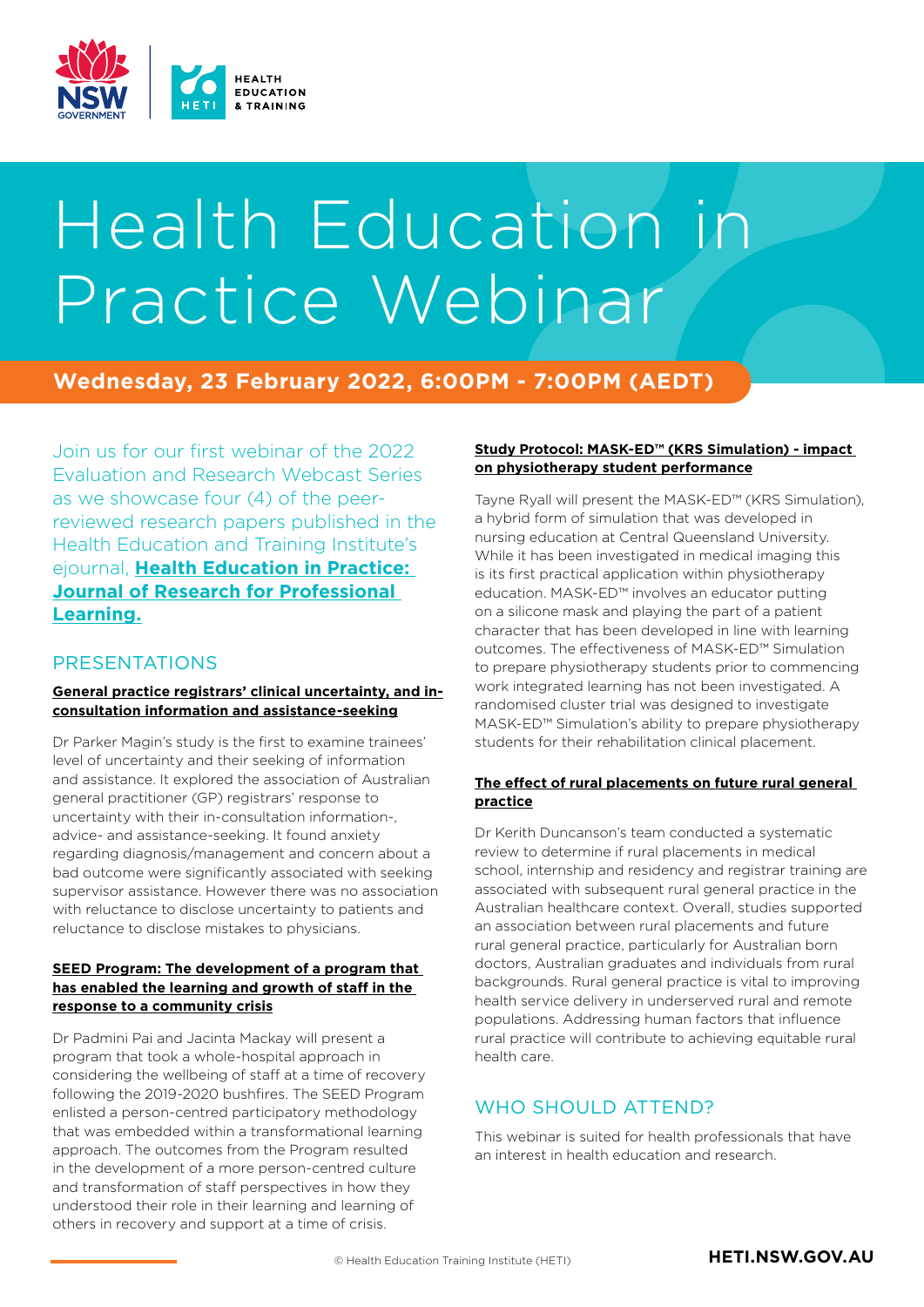

### **PRESENTERS**

#### GENERAL PRACTICE REGISTRARS' CLINICAL UNCERTAINTY, AND IN-CONSULTATION INFORMATION - AND ASSISTANCE-SEEKING

**Dr Parker Magin** is the Director of the Research and Evaluation Unit at GP Synergy and Conjoint Professor, Discipline of General Practice, at the University of Newcastle. He has previously been a member of the RACGP Expert Committee - Research, an NHMRC Medical Postgraduate Scholar



2003-2006, and was a member of the 2007 cohort of the International Primary Care Research Leadership Programme, University of Oxford. His main research interests are in-consultation clinical and educational experiences of GP registrars, primary care management of transient ischaemic attack and minor stroke, and medicines use in the elderly (especially medicines with anti-cholinergic and psychotropic properties).

#### SEED PROGRAM: THE DEVELOPMENT OF A PROGRAM THAT HAS ENABLED THE LEARNING AND GROWTH OF STAFF IN THE RESPONSE TO A COMMUNITY CRISIS

**Dr Padmini Pai** has 27 years' experience as a Social Worker, Service Manager and Program Lead for many district wide initiatives. Her publications have been in Positive Strength-based ways of working. She was asked to provide immediate crisis support to staff at Milton Hospital in January 2020 and became the



recipient of the CE's Extra Ordinary Award for Leadership Excellence. Padmini has a unique way to balance 'people and process' in equal measure. She is also a Master Facilitator of the Virtues Project.

**Jacinta Mackay** is a registered nurse with three years of experience who holds a Masters of Nursing, Bachelor of Arts and Diploma in Sustainability. Jacinta is currently working as an Intensive Care Nurse and has experience working with COVID patients in three states of Australia.



She is also passionate about providing care to people in lower-income countries and has volunteered in Papua New Guinea, working in a primary health care capacity.

### STUDY PROTOCOL: MASK-ED™ (KRS SIMULATION) - IMPACT ON PHYSIOTHERAPY STUDENT PERFORMANCE

**Tayne Ryall** is a physiotherapist who is completing her PhD investigating the use of simulation in training and assessing physiotherapy students before they commence work integrated learning. Tayne has been a physiotherapist for 17 years working primarily in the Acute Care setting, including in the Clinical Education role. She teaches into the



Physiotherapy course at the University of Canberra as well as working alongside the Executive Director, Allied Health at Canberra Health Services to help shape the strategic direction of the Allied Health workforce within a dynamic and rapidly expanding public health system.

#### THE EFFECT OF RURAL PLACEMENTS ON FUTURE RURAL GENERAL **PRACTICE**

**Dr Kerith Duncanson** is a qualified dietitian who gained her PhD in 2015. Kerith job shares the role of Rural Research Program Manager for the NSW Health Education and Training Institute and is a Senior Research Fellow in digestive health for the University of Newcastle. Kerith is presenting a paper that resulted from her supporting Notre Dame University



medical student, Alexandra MacDonald to complete a Year 3 research project that involved a systematic review about the influence of rural placement on subsequent rural general practice.